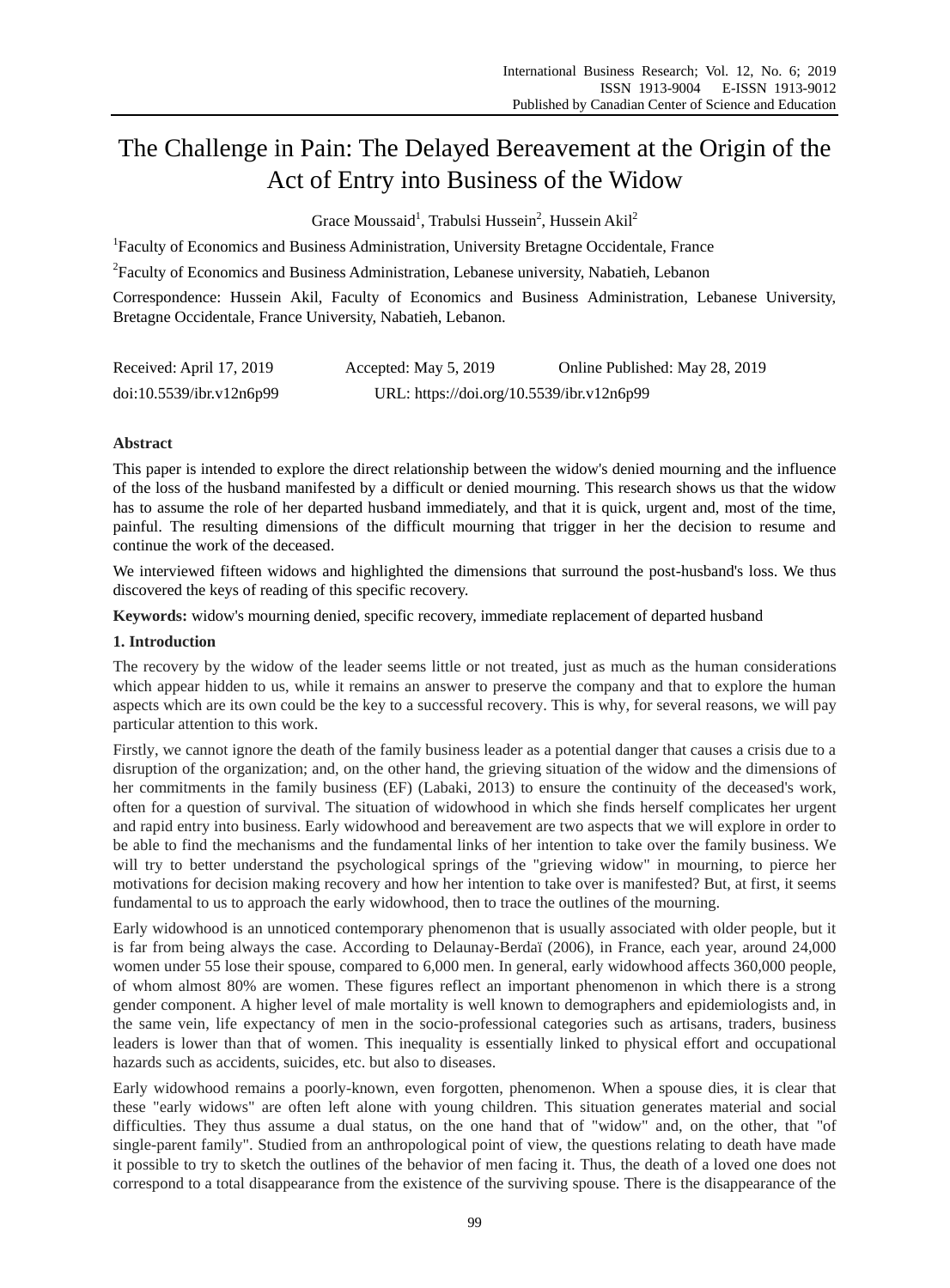body, ritualized by burial, allowing people to understand that they will never see their spouse again. However, sometimes the disappearance of the spouse does not mark the end of conjugal life. Indeed, the missing person remains present for the surviving spouse, through "marital memory" Caradec (2007). The latter reconstructs the past, transforms it, and thus establishes a new relationship with the deceased little by little. As Caradec (2007) points out, re-memorization uses various channels such as certain situations that recall an episode or a particular moment in conjugal life, material supports (domestic objects or places of memory). This work of memory is not only mental, it goes through the manipulation of the material supports of the company: the creations of the deceased like the business card, the e-mail address, the cup of coffee, the office, etc. However, the surviving spouse must decide on the future, objects, personal effects of his deceased spouse and, beyond that, objects to which his image remains attached. In our research, we imagine how difficult it is for the recovering widow to separate from the business created by her late husband. The challenge of widowhood is then to reorganize one's existence by finding a new meaning for it. In this sense, it means: to continue the entrepreneurial work while keeping alive its business.

# **2. Ways of Understanding the Decision to Take Over the Grieving Theory**

The analytical framework of bereavement will describe the stages of mourning carried out or postponed by the widow, the demonstrations or not of these stages being directly related to her personal motivations to resume immediately after the death of her husband. We will approach the concept of grief from different angles and then present the analysis grid developed from the approach that seems relevant to us.

The theory of mourning, "theory of loss", should help us better understand the steps of the business recovery of the leader's widow. We therefore approach the major event that induces mourning: death.

Without going into a long "thanatological" discussion, our goal is to present death and its representations in our contemporary society. As part of our research, talking about death and coming to the emergence of representations of its consequences to be able to answer our problematic, was not easy to the extent that death was and remains a taboo subject. Indeed, the idea of death is unbearable for most people. The idea of eternity and the illusion of invulnerability are inscribed in us. In the near-future, we are promised "the death of death", "the revolution of life or how biotechnology will upset humanity" (Alexandre, 2011). We want to live and live with those we love. We cannot accept the idea of death or the final cessation of life, as the dictionary says. And yet, since the beginning of humanity, men are aware of their mortality.

This research focuses mainly on the entry into the company of the leader's widow following a crisis situation caused by the sudden disappearance (accident, suicide) of the key man (leader). The denial of death exists and talking about the death of another or of our own death is not an easy thing. Silence weighs on death, which explains why, in most family businesses, the question is avoided and it is very rare to hear a boss discuss his own death. However, we observe that at the legal, matrimonial and patrimonial level, steps are often taken to prepare for an unexpected death (sworn and written wills, life assurance policies, etc.)

The first publications on mourning date back to Abraham (1965), Freud (1968) and Lagache (1977). We retain from these works that the theory of mourning is a "theory of loss".

The loss of the head spouse is accompanied by associated losses that are also manifested in the loss of his social circle and the relationships he has developed within his professional network, internal and external. The widow must now face up to the change in her social status ; she is no longer the boss's wife, she is now the company's leader. As a result, she must go through a "relational transaction" (Arnould-Plaud, 2010) and rebuild her own network alone. The couple no longer existing, the couple's business relations are no longer the same, especially since these were largely, not to say exclusively, forged around the disappeared. Caradec (1998, quoted by Arnould-Plaud, 2010) notes a redefinition of identity imposed on the widow since "the couple is no more, the approach and the vision of those around them, the social positioning is changing".

The loss of "object of function" (Ribes, 2000, cited by Arnould-Plaud, 2010) now forces the widow to confront alone, on the one hand, the feeling of loneliness and misunderstanding, and on the other, the business world in connection with the company's internal and external stakeholders. The resumption of the conjugal craft business puts it in a dynamic of rapid adaptability, mixed with an extreme pain which is renewed and accentuated as many times as there are new situations to manage. The loss manifests itself in extreme physical and psychological expressions, which we discuss hereafter.

According to Bacquet and Hanus (2014), etymologically, the word mourning comes from the Latin "dolere" (to suffer), which is at the origin of the word dol which gave in French "deuil", but especially pain. Mourning is a "painful emotional state caused by the death of a loved one". It also refers to a period, "the period of pain and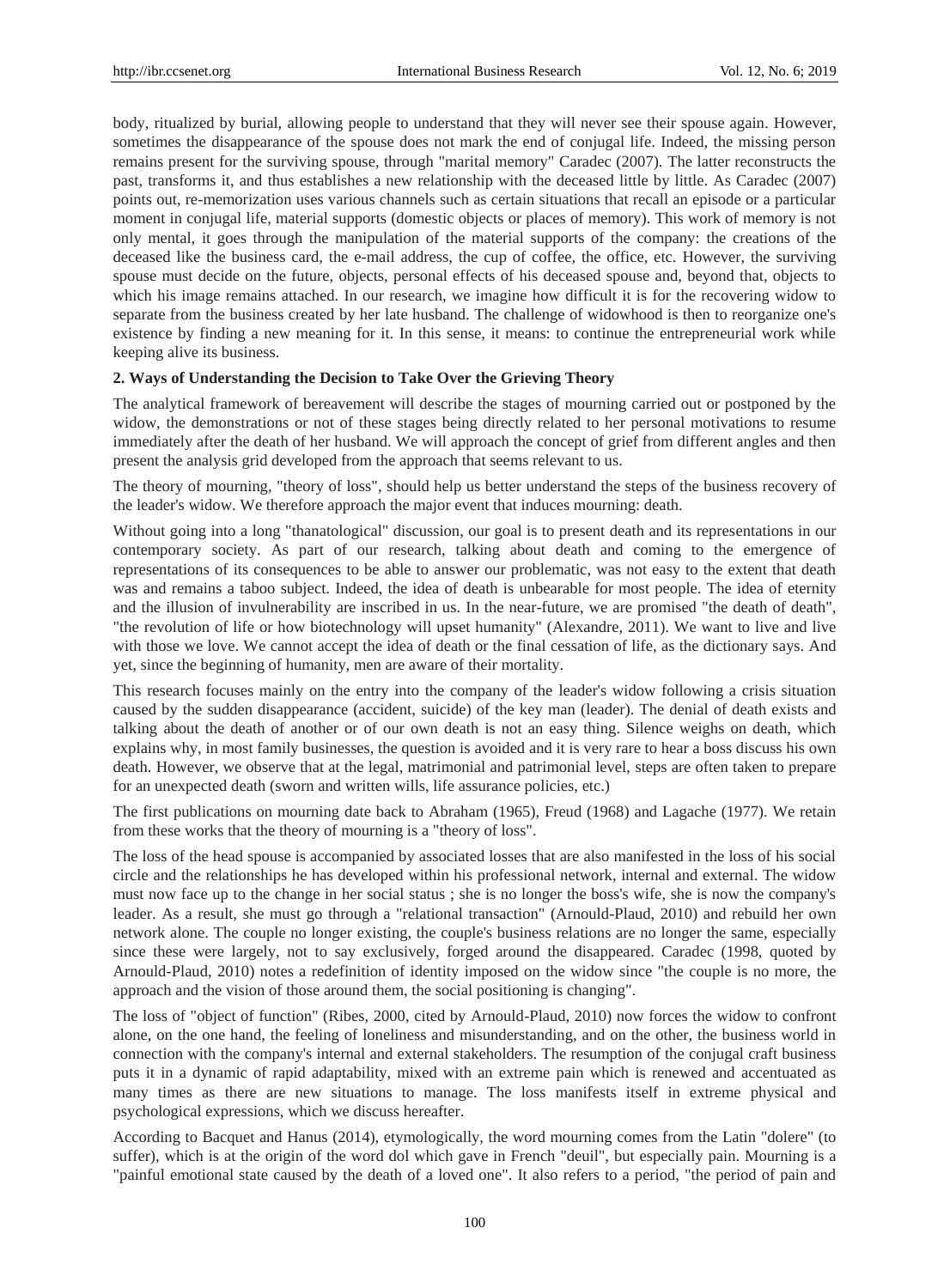sorrow that follows this disappearance". Mourning is characterized by a personal experience, one speaks here of experience of mourning, and by a painful time. The word "mourning" has a social version in French terminology: "to mourn someone means to have lost and owed him a certain number of actions". Loss refers to "the fact of being separated by remoteness or by death, deprivation, the emptiness that results". "Mourning after death gives it a special character because of its radicality, its irreversibility, its universality and its implacability" (Hanus, 2000).

As we saw earlier, the loss of a loved one can cause a state of significant distress in the survivor. According to Bowlby (1980), "All available studies show that most women take a long time to overcome the death of their husbands and  $(...)$  almost always their health will suffer." According to doctors, the state that follows the death of a spouse is like a violent blow, a shock, causing insomnia, dizziness, nausea, etc. A long depression often follows. Thus, the body reacts physically to psychological suffering. There is also a state of fatigue, apathy and headaches. It should be noted that this physical upheaval, causes a deterioration in the state of health. As Bowlby (1980) points out, "if a minority of widows fail to recover their health status, the majority of those who reach it, or who approach it, will take two to three years to achieve it." These elements highlight the importance of difficulties for widows. In fact, the widowed wife will have to manage the takeover of the family business in extreme physical and psychological conditions.

The loss of the husband is a milestone event that, according to the authors cited above, is of a static and dynamic nature with a perspective considering post-loss. The notion of perspective places it in a process that is both active and reactive after the death of the leader. We are particularly interested in the notion of loss, because we think that it is at the center of the engagement of the widow's repreneurial act.

Death, the loss of the leader characterizes the first loss and implies the imbalance and conditions the associated losses. According to Stroebe (1996), it is "the loss of instrumental support, loss of validation support and loss of support for social support". The definitive disappearance of the person to whom we give and from whom we receive love represents a permanent state of lack. The well-established life on the functioning of a couple and the sharing of everything connected with it is no more. Feelings of security and assurance are shaken permanently, daily rituals are gone, and all forms of conjugal life belong to the past. The loss is even more painful if the spouse had the fundamental and major place in the life and survival of the couple. The impossibility of going back, avoidance, or repair, is no longer possible in time and the past is now synonymous with all representations of the husband. To deny oneself to this state of things is to keep alive the disappeared and to prevent him from definitively leaving the memory and in all that he may have left behind: the widow working to cultivate his presence through her works while fearing to forget it, she is afraid in the sense of Fauré, (2004), "not to be able to keep alive what cannot be shared anymore, (...), the loss is conjugated at all times". The feeling of instability, imbalance and disorganization results from the loss of the husband and his construct in the three time periods, the past, the present and the future. In this sense, the loss is seen as being "a crisis of life whose temporal thickness goes back to the individual past, to the definition of oneself in the present, and to the projection of oneself in the future" (Balk, 2004).

The process of mourning is also characterized by the manifestation of emotions and concerns. We can schematize it through the following stages: shock, confusion, research, acceptance, reintegration (Pereira, 1998).

According to Baudry (2003), the "Work of mourning" is done through conventions, customs, and rules that organize a framework within which the individual communicates to others his feelings. But society is not just an environment in which individuals would be actors and owners of their grief. It also gives form and, even more, existence to sorrow. According to Baudry (2003), grief is a constraint. It is a sociological approach to grief. To mourn corresponds to cultural imperatives, in which there are many many external and constraining frameworks in regional variants. Basically, mourning would not be a feeling, but a "directive". Whoever does not express his sentence would escape the collective rules.

According to the psychological and psychoanalytic approach, the mourning of the spouse requires a work of mourning studied, following Freud, by the psychologists who have identified the various manifestations and the different stages with the stupefaction, the denial and the revolt, the depression with its somatic, intellectual and emotional alterations (Bacqué and Hanus, 2014). According to the authors, three steps exist (Hanus, 1994), with shock, depressive state and recovery period, five-phase (Kübler-Ross, 1975), with refusal and isolation, irritation bargaining, depression and acceptance would break down the process of mourning.

As part of our research, we mobilize mourning events according to Bowlby (1978) with its four stages. We were convinced by the relevance of the analysis of this model. We analyze the grieving process of the widow who resumes according to this model.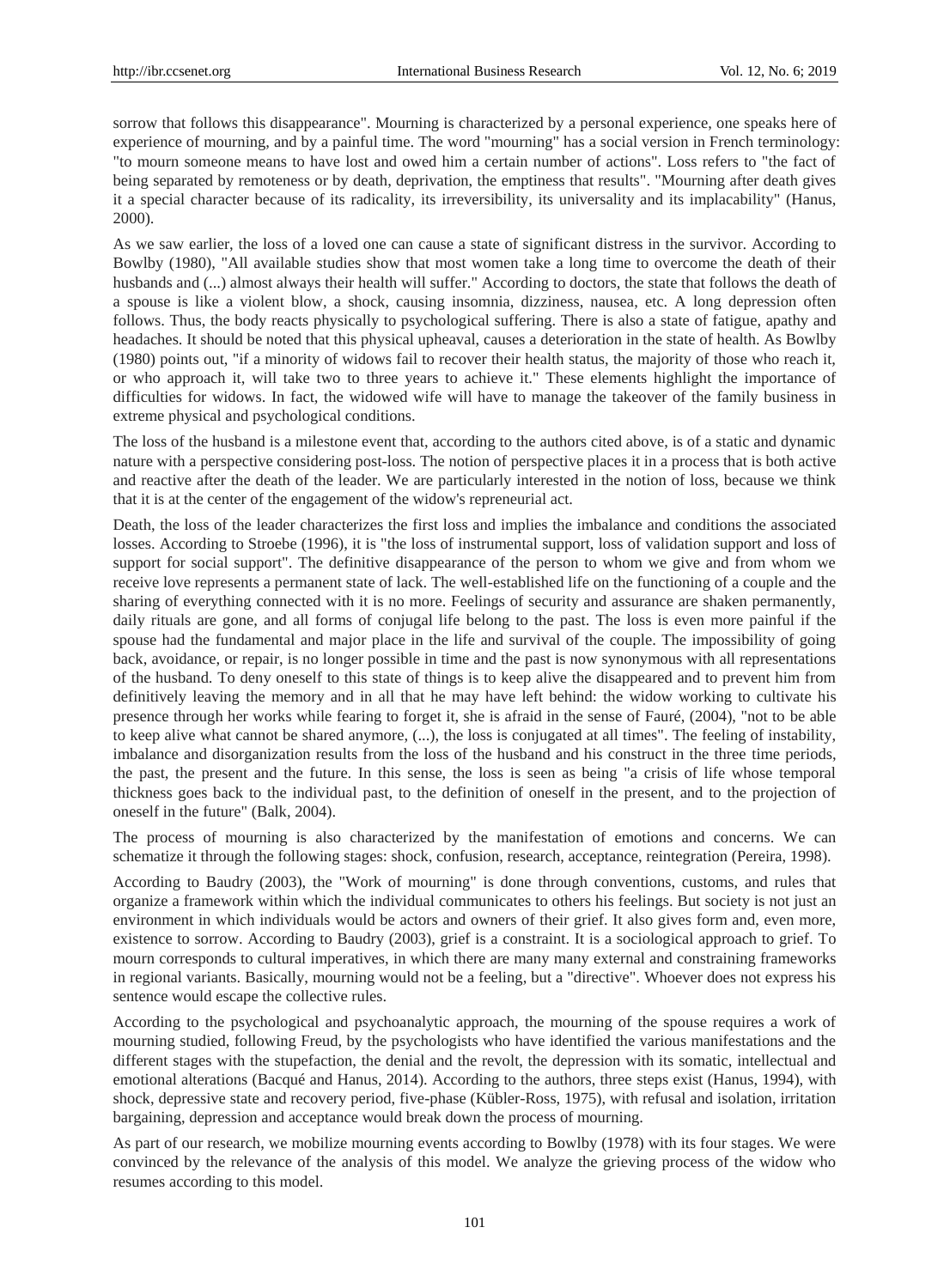Mourning according to Bowlby (1978) is defined by four steps:

Emotional numbness that occurs just after the shock with the person who is in a state of distress, anger and denial of loss.

Languishing is the phase in which the person is terribly bored by the deceased and seeks him out. The person in mourning becomes preoccupied with the loss and the world seems empty and meaningless in the absence of the deceased. The bereaved person re-lives each memory, and is in search of the missing.

- Disorganization and despair, mentally re-living memories of the deceased, characterize the bereaved person who comes to accept the permanent loss and feels disoriented and agitated. Interpersonal relationships lose their warmth and spontaneity.

- It is in the reorganization phase that the mourning begins to fade and the person establishes new goals in his life by undertaking new activities. This process can take months or even years. The painful memories are less and less present and the grief is replaced by precious memories, pleasure and affection.

We can remember for our research, that this concept first enlightened us on how it is lived by the widow following the death of her leading husband; secondly, the duration and intensity of the mourning stages according to those chosen, namely, those of Bowlby (1978). These four steps are summarized in the following diagram. The process synthesized below is of course nonlinear and can see some skipped steps and have varying durations. It includes a phase of numbness in which distress and anger are manifested, a phase of languishing and searching for the loss suffered, a phase of disorganization and despair, and finally a phase of reorganization or phase of awareness and acceptance of the new situation with openness to the future.

# **3. Methodology**

### **Qualitative field approach**

This research is part of a comprehensive approach of the main actor of the takeover of the family business, the leader's widow, and of apprehension of the determining factors of her intentions when becoming the substitute. Based on qualitative research, we made sure to sample a number of special cases of widowed buyers. This allows us to discover what is general between them in order to be able to make possible comparisons. We therefore took into account the similarities and differences between our cases. We have selected any female survivor who has experienced a situation of widowhood and sudden entry into business, in the pain of the loss of the husband, with the diversity of their situation. This diversity was seen particularly in terms of legal status before the death of their spouse, age at the disappearance of their husband, participation or not in the creation of the case, family situation (mother or not), number of children and their age at the time of the father's death, sector of activity and geographical location. The principle of differentiality in the sense of Bertaux (2005: 29) was also observed in the selection of our cases. Indeed, although in the same situation and position of recovery, widows who took over were able to exercise their role with their own personality in the sense of "perception, apprehension, appreciation and action patterns. various manifestations closely related to those of their life course "(Bourdieu, 1986 cited by Bertaux, 2005, 29).

An ethno-sociological approach of multiple cases has been set up by favoring the method of life stories particularly adapted to the analyzed situation. We conducted interviews with 15 widows between 2013 and 2018 who took over the family business after the death of their husband, having perpetuated it and about to pass it on. The qualitative analysis made it possible to identify the key elements of the motivations of decision to pursue the family business.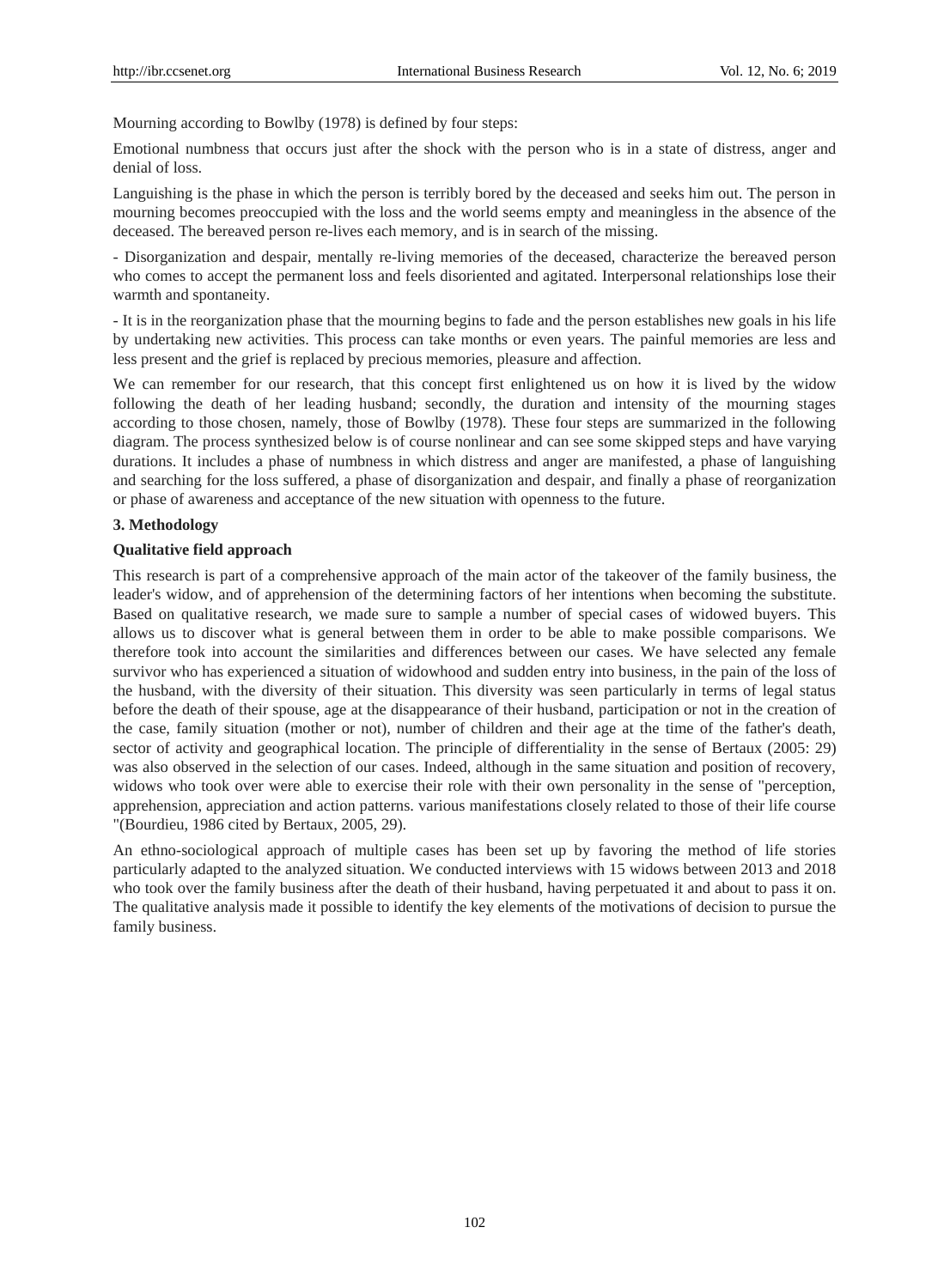# **4. Results**

The content analysis coding manual of interview revealed that several verbatim and themes that emerged

| <b>Themes: Widows and</b><br>mourners                   | Verbatim examples                                                                                                                                                                                                                                                                                                                                                                                                                                                                                                                                                                                                                                                                                                                                                                                                                                                                                                                                                                                                                                                                                                                                                                                                                                                                                                                                                                                                                                                                                                                                                                                                                                                                      |  |
|---------------------------------------------------------|----------------------------------------------------------------------------------------------------------------------------------------------------------------------------------------------------------------------------------------------------------------------------------------------------------------------------------------------------------------------------------------------------------------------------------------------------------------------------------------------------------------------------------------------------------------------------------------------------------------------------------------------------------------------------------------------------------------------------------------------------------------------------------------------------------------------------------------------------------------------------------------------------------------------------------------------------------------------------------------------------------------------------------------------------------------------------------------------------------------------------------------------------------------------------------------------------------------------------------------------------------------------------------------------------------------------------------------------------------------------------------------------------------------------------------------------------------------------------------------------------------------------------------------------------------------------------------------------------------------------------------------------------------------------------------------|--|
|                                                         | The day when he arrived, he was already not well at all, I felt that there was a lot of tension in                                                                                                                                                                                                                                                                                                                                                                                                                                                                                                                                                                                                                                                                                                                                                                                                                                                                                                                                                                                                                                                                                                                                                                                                                                                                                                                                                                                                                                                                                                                                                                                     |  |
| Numbness (between anger<br>and distress)                | the company, he was driving fast, I always told him to pay attention, he was not alone, at first<br>I was mad at him, the children asked me, I did not know what to say to them, I cried all the<br>time, I had no more words. (Widow 1)<br>It was brutal, we did not have time to prepare, in 6 months he was gone, 6 months something                                                                                                                                                                                                                                                                                                                                                                                                                                                                                                                                                                                                                                                                                                                                                                                                                                                                                                                                                                                                                                                                                                                                                                                                                                                                                                                                                |  |
|                                                         | like that, I always see myself in August when we saw the surgeon and that he told us clearly;<br>it's over, there you do not see anything but black, it was not easy, it had an impact on the<br>future. (Widow 5)                                                                                                                                                                                                                                                                                                                                                                                                                                                                                                                                                                                                                                                                                                                                                                                                                                                                                                                                                                                                                                                                                                                                                                                                                                                                                                                                                                                                                                                                     |  |
|                                                         | I do not hide that there were difficult moments, I had insomnia, anxiety, and often you look at<br>yourself and you say the pit is attracting me, here is the black spot. (Widow 7)<br>These are all the things that fall on you, you did not ask anything, yes I admit, I had a hard<br>time with that and the rest. (Widow 10)                                                                                                                                                                                                                                                                                                                                                                                                                                                                                                                                                                                                                                                                                                                                                                                                                                                                                                                                                                                                                                                                                                                                                                                                                                                                                                                                                       |  |
| Languishing and searching<br>for the lost object        | I had to leave home, it was no longer possible, I had the impression that he was going to<br>return from his tour, and I was there waiting, while he was gone, definitely gone. (Widow 4)<br>It hurts, the pain annihilates you from the inside, you do not even know what you look like so<br>much as the days are alike and you are drowning in the problems, you are alone, you cry, but<br>you continue because it's like that, (), I held on with drugs, I saw him everywhere, and I<br>told myself it's just a nightmare. (Widow 12)<br>He's still here, and then I put a picture of him smiling at the store, everyone said to me: it                                                                                                                                                                                                                                                                                                                                                                                                                                                                                                                                                                                                                                                                                                                                                                                                                                                                                                                                                                                                                                           |  |
|                                                         | looks like he's alive in the picture, and I said he was never dead and it's true for me, he wasn't<br>dead: he just left before me that's all. (Widow 14)<br>Sometimes I feel that he is more alive at the store just over there, when people come and talk<br>to me about him, it makes him live again, and makes me live, at home, it's empty, at the store<br>too his empty chair reminds me that he is no longer there; I will end up not sitting at this table<br>at noon. I'll work or I'll open sooner, what do you want me to say to you, I cannot accept it<br>like that; his departure, I cannot, so I speak, I talk to him, it's horrible when I realize that I am<br>alone, I collapse. (Widow 13)                                                                                                                                                                                                                                                                                                                                                                                                                                                                                                                                                                                                                                                                                                                                                                                                                                                                                                                                                                         |  |
| Disorganization and<br>despair                          | I did not know where to start, except I had to start somewhere and continue (), but I was<br>there physically, but in my head, what happened to me was not true (Silence). (Widow 12)<br>But because I had to, it's true, it's for him, and for all that, I had to make a decision, quit my<br>job, it was a big risk for me, but I did it, and there I said to myself, but what should I begin<br>with? The garage, the customers, $()?$ ". (Widow 7)<br>But the drama, unfortunately we had taken this bug business recently and it was important for<br>us and that's it, I find myself alone in front of this garage and I asked myself what should I<br>$do?$ (Widow 11)<br>But afterwards, one is alone anyway, one is alone and if you have to make a decision you<br>have to do it alone, the others will not decide for you; people will not go into your personal<br>life and do it for you, but even sometimes it's too heavy, decide for everything especially<br>there, I'm never going to have anyone saying: well, what do you think about it? It's better like<br>that and wait for the answer, that would no longer exist. (Silence). (Widow 9)                                                                                                                                                                                                                                                                                                                                                                                                                                                                                                                       |  |
| <b>Reorganization</b> (the<br>rebound in the emergency) | We have the most beautiful garage in the city, his dream, we have three employees so I make<br>the decision to continue and I say: well, either I continue and then it works, or I stop<br>everything but it was not at all what I wanted. (Widow 10)<br>Okay then, then I gathered the guys, I told them: I'm leaving my job and I'm not selling, for<br>him, for me and for you too, finding work around, it won't be easy for you, but think about it<br>and give me your answer quickly, we have no time. (Widow 12)<br>I did not shut down, Olivier opened that day, and every other day, he was like a son to my<br>husband and me, he cried like us, I could not have gone on without him and my daughters. So<br>he was buried on the 15th and I opened the same week, we needed a week to prepare the<br>burial of my husband and the opening of the store. (Widow 8)<br>I had to decide whether I kept it or not, it was necessary to decide quickly, (), we shared the<br>work, I worked on the administrative aspect and the customers who come to the store and the<br>employees worked on the building sites, it was okay, so we continued like this. (Widow 3)<br>At first, it was hard, now it's true with hindsight I realize it was hard and, you do not have<br>time to breathe, that's to say in six months what do I do? do we shut up in six months?, do we<br>suspend?, no we do not have time. (Widow 5)<br>I think we are so rushed, and everything else is a very special situation, (). In fact J-F died<br>in June early in the season, we were engaged on many things; the summer, we don't question<br>ourselves, we re-open without thinking. (Widow 7) |  |
| Deferred or refused<br>bereavement                      | His death was a disaster, by the way it was the first on all levels, I said I was there and I was<br>there because I felt that if I did not hold on, he would die again, and I did not want to, I did<br>not want to forget him, and I did not even want to be called a widow; I saw a psychiatrist who                                                                                                                                                                                                                                                                                                                                                                                                                                                                                                                                                                                                                                                                                                                                                                                                                                                                                                                                                                                                                                                                                                                                                                                                                                                                                                                                                                                |  |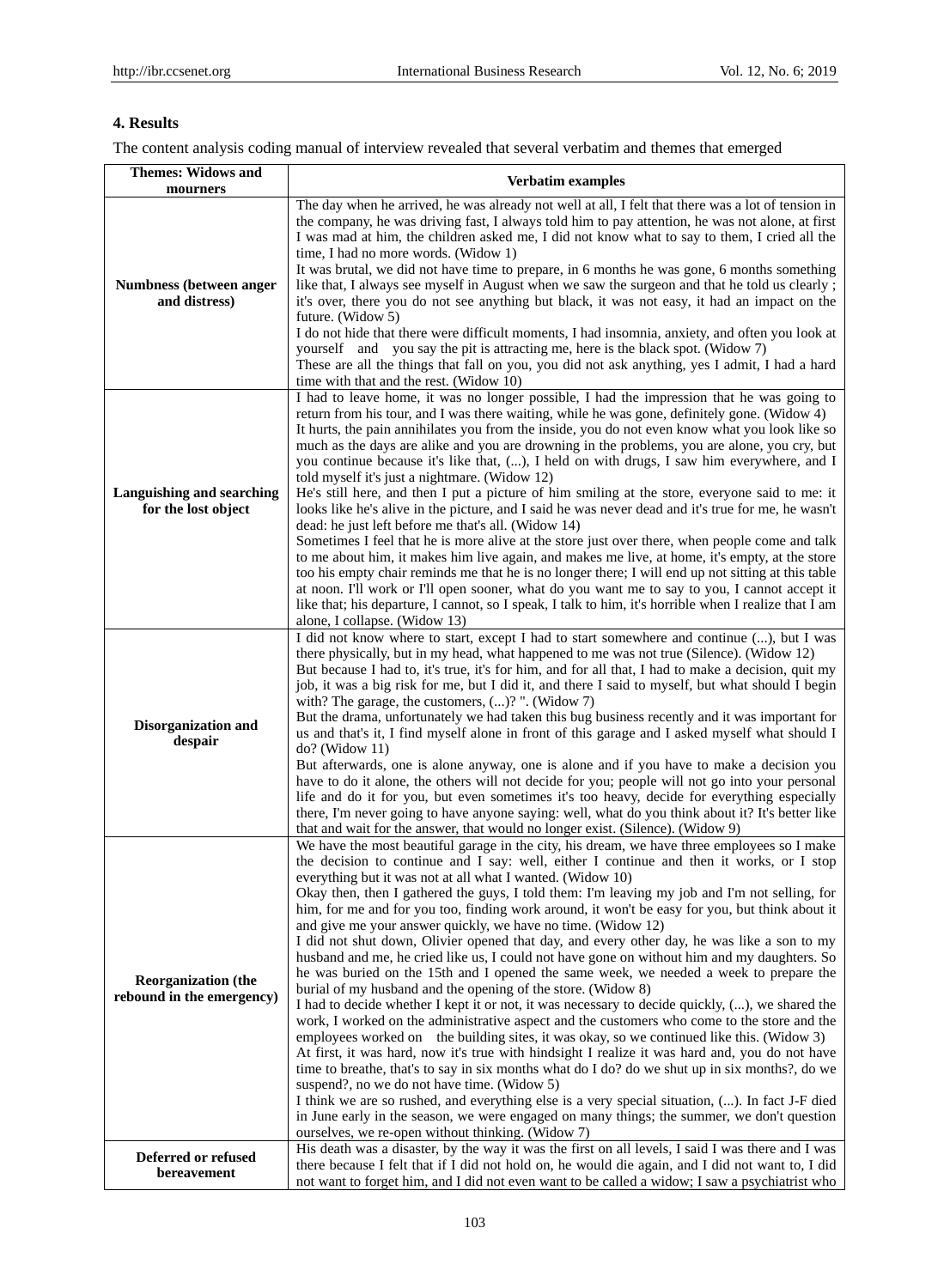| told me you must mourn, mourning what? When? How to mourn my life? My husband's<br>mourning? Of the love of my life? Is he crazy? So, I did not go there anymore and then I did<br>not want to. (Widow 1)                                                                                                                                                                                                                                                                                                                                                                                                                                                                                                                                                                                                                                                                                                                                                                                                         |
|-------------------------------------------------------------------------------------------------------------------------------------------------------------------------------------------------------------------------------------------------------------------------------------------------------------------------------------------------------------------------------------------------------------------------------------------------------------------------------------------------------------------------------------------------------------------------------------------------------------------------------------------------------------------------------------------------------------------------------------------------------------------------------------------------------------------------------------------------------------------------------------------------------------------------------------------------------------------------------------------------------------------|
| I have to go by myself, but I must do it, I can do it for him, I'm not ready to leave everything,<br>I'm not even sure now that I want to sell, no I cannot, it's no longer possible, what would I                                                                                                                                                                                                                                                                                                                                                                                                                                                                                                                                                                                                                                                                                                                                                                                                                |
| $do?$ (Widow 6)<br>It is always difficult and then the mourning cannot be, it is not possible, to accept it is to<br>make everything disappear with it, every day we live, it is for him, he must remain alive in us<br>and in what he has built, every day, we do a little for that, always a little, that's it. (Widow 8)<br>There you go, that's all I had to say; otherwise concerning my mourning, it is not the moment<br>and it will never be the moment, mourning means that it is finished, I manage my pain by<br>working and as long as I am where my husband used to work, we have lived both in this<br>place, so he's next to me here, he's next to me and I still live precious moments. (Widow<br>7)                                                                                                                                                                                                                                                                                              |
| The shelter was there not to think and not to feel pain, I could not bear the condolences; I was<br>a widow?, I did not see myself in mourning, it was not the moment. (Widow 10)<br>We did as we could to deal with the pain, in the pain, all the rest and then the mourning, yes<br>the mourning of my husband I have not yet completely mourned, the mourning of my<br>husband, it has only been 2 years since I could talk about it. (Widow 12)<br>Afterwards, it is necessary to find the strength to keep moving forward in the fog and wait or<br>rather make it disappear; you have to be really strong, after a lot of time and a lot of work, I<br>was able to accept it and now I can finally mourn, his business is safe, he isn't dead. He's still<br>here, he's not dead, he's alive. (Widow 9)                                                                                                                                                                                                    |
| I think that at the beginning, it was to continue, after we do not think about it; grief, yes, but I<br>will say that in everyday life, we make sure not to do it, we do not want to let it happen, we<br>do not think about it, and we live in a village where we talk regularly of my husband; me too,<br>we're grieving, it's hard and we live it differently with time and every day we do it without<br>actually doing it, every day, we do it by talking about him, finding ourselves in the place<br>where he was, but immediately after the death, we cannot mourn or even think about it, it's<br>abstract, and then, if we think about doing it, we get the impression that everything is<br>crumbling, everything disappears, so we cling to something that tells us that he has not left<br>and he will live forever; I really do not know how to explain, it's real without being real, it's<br>without interruption, here we must not feel that it changes, we do as if he were there. (Widow<br>3) |

The analysis of the data brings out the major specificity of this entry into business, namely the sudden death and the emergency situation in which the widow finds herself. It brings out the influence of the loss of the husband as the first loss and the refusal of a second loss which is the family business created by him. The intention and the act of taking over the family affair left are essentially motivated by the refusal of mourning.

# **5. Discussion**

Through extracts from the life stories of the 15 widows, we can only observe that the different phases of mourning manifest themselves for each of them. The state of extreme urgency makes the manifestation of the phases of mourning very fast and not very visible. It is therefore difficult to foresee the beginning and the end of the mourning in a sequential way. Indeed, the notion of urgency is so significant that some of these stages are deferred in time. It is important to get into business, take over the business and cope with it. We can therefore speak of complex bereavement and delayed bereavement, i.e., bereavement occurring in a time-lagged manner with respect to the date of death (Paturel and Paturel, 2009). We can also speak of refused mourning, because the refusal to mourn the husband is to keep in sight the company he created (his work). The decision of recovery is impelled notably by the refused bereavement. By refusing to mourn, widows cultivate the memory of the deceased through his work. It materializes and institutionalizes its presence by the continuation of the activity of its company or a part of it.

We are here, in this case, the continuity of the deceased's work to make it live through the company. The resisting widow refuses categorically to accept the "double loss". Indeed, the results clearly show that refusing to mourn the deceased implies refusing a second loss characterized by the company's closure. Since the widows who take over cannot act on the first loss, they expend all their energy to keep the entity alive and, in fact, prevent the second death of the husband through his work and thus the second loss.

Our research consisted in focusing on the widow's entry into business by highlighting, on the one hand, the post-traumatic factors following the death of the husband, which themselves condition the immediate and urgent recovery. The mourning of the wife allows the extension of the life of the leader by preventing his second death. The maintenance and perpetuation of the work that he has created on his own or with her, is reflected in the continuation of the life of the organization.